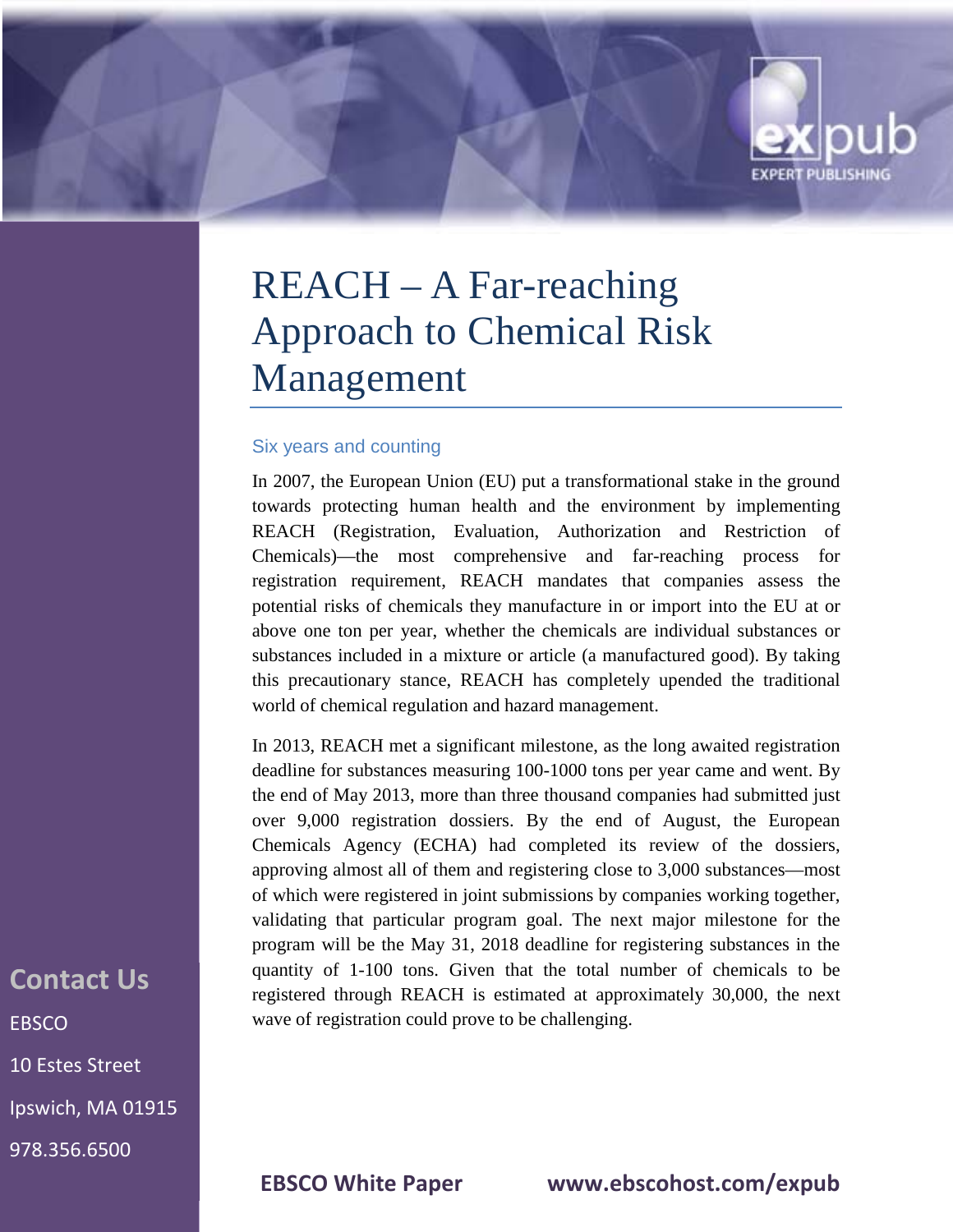

#### Consequences and Controversy

The registration results to date seem to spell success—on the surface. But the reality is that achieving these results has not come without controversy. REACH has had both intended and unintended consequences—some good and some not so good. Further, REACH's influence is extending beyond the EU and its chemical concerns, and is proving to have global relevance.

Understanding REACH's consequences and influences will be a driving force for REACH in the future and is likely to shape other similar initiatives, as nations around the world strive to protect people and the planet.

REACH's impacts have been most keenly felt in the areas of:

- Shifting responsibility for chemical risk assessment from government to industry
- Focusing on the reduction of chemical risk, rather than simply identifying hazards
- Addressing chemical risk throughout the supply chain
- Testing chemicals on animals
- Globalizing the REACH model

#### A Shift in Responsibility

One of the most fundamental ways in which REACH has broken the mold in chemical hazard management is by shifting the responsibility for identifying risks from government to industry. A guiding principal behind this requirement is that when it comes to chemicals, industries—not governments—are the experts, so who better to provide the most accurate and timely information about chemical properties and related risks? Also, unlike a public entity, companies are working with and managing chemicals on a daily basis through established chemical hazard management processes. Thus, the most efficient source for providing this information is the manufacturer. In addition, in cases where a substance is manufactured or imported by more than one company, REACH requires companies to submit certain information together and, in some cases, to share data. Industries are communities.

**Contact Us EBSCO** 10 Estes Street Ipswich, MA 01915 978.356.6500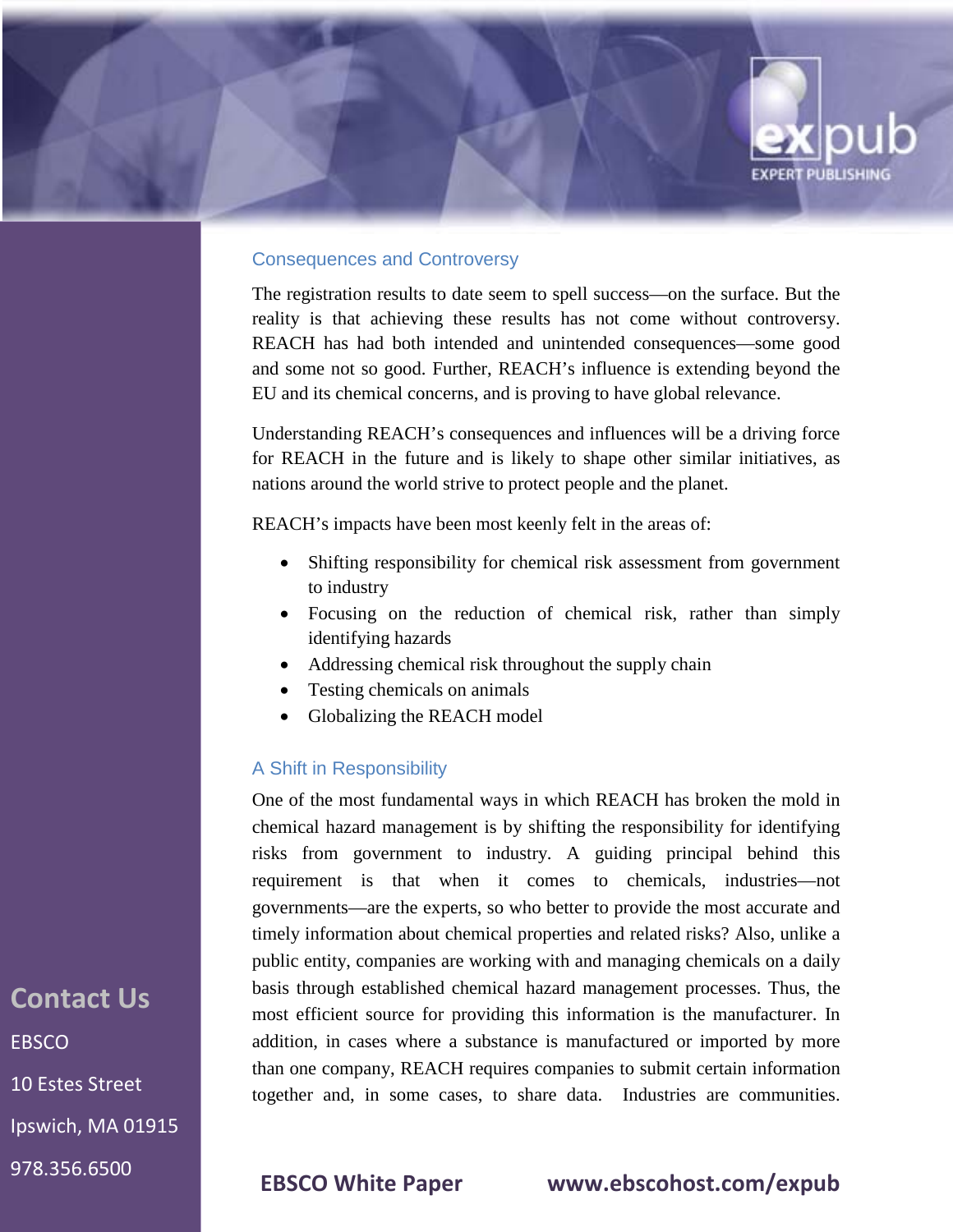

Therefore, the doors to critical information-sharing are likely to be open among industry peers, regardless of governing body or national affiliation.

As it turns out, the amount of publicly available chemical risk and hazardrelated data that now exists within the REACH system is providing a wealth of information for companies both inside and outside the EU—eliminating redundancies as these companies look to upgrade their chemical reporting processes. With REACH's expectation of registering approximately 30,000 chemicals by 2018, the future impact from information-sharing has the potential to be huge. Further, the chemicals currently registered are well known, high production volume chemicals about which a good deal of information has already been made available. The next phase of registration is likely to reveal information that has not been available thus far. Companies that are proactive in making use of this information by identifying, assessing, publishing, and mitigating chemical risk have a competitive edge in the marketplace—appealing to customers while staying ahead of the curve on possible chemical regulation requirements that could come down the line, as concern about environmental sustainability escalates.

However, while making industry the responsible party might seem like the perfect solution, considerable logistical and financial difficulties can ensue when applying the industry-based approach. As beneficial a program as it is, REACH has proven over the years to be very complicated and costly—by its own admission. And while REACH itself is neutral in how it treats the companies required to comply, the small and medium-sized enterprise (SME) sector—which typically does not have the resources in place to manage a highly administrative process—has felt the impact more heavily. The European Commission's latest report specifically addresses and makes a commitment to alleviating this inequity—which is likely to increase in the next phase of compliance, when substances in quantities from 1-100 tons will need to be registered. The Commission also acknowledges that even for large companies, especially those in highly competitive markets where profit margins are low, the extra expense of compliance has sometimes had a negative impact (Davis, 2013). In addition, there is always the risk that information-sharing between companies will not be as forthcoming as hoped, due to privacy and competitive concerns.

**Contact Us EBSCO** 10 Estes Street Ipswich, MA 01915 978.356.6500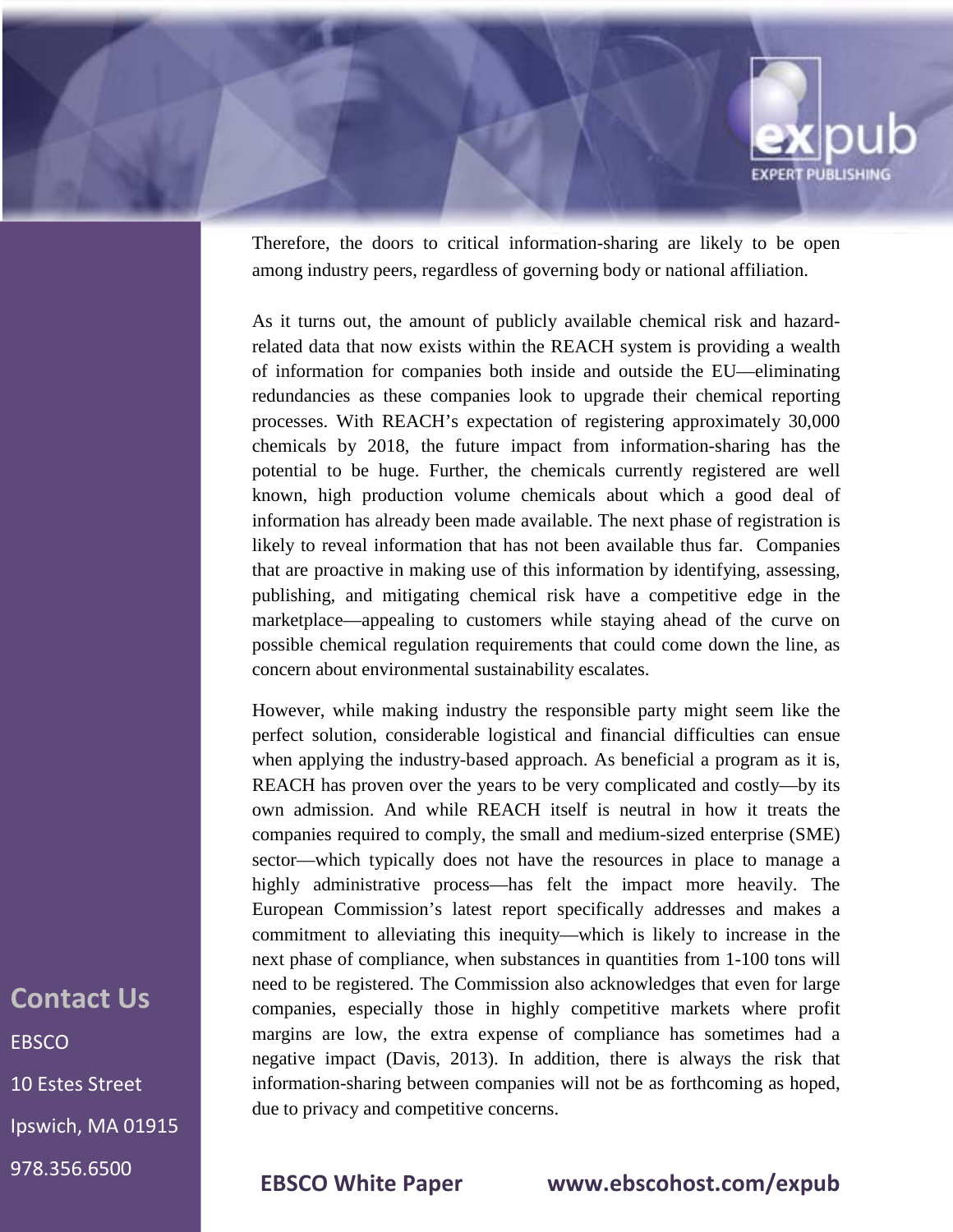

REACH's admirable focus on identifying serious risks and restricting use of the most hazardous chemicals is resulting in the development of new chemicals that are friendlier to humans and the environment. REACH is also driving healthy competition. For example, in the tire industry the need to curtail or eliminate certain chemicals has spurred the introduction of several more environmentally-friendly oils and polymers into the market—resulting in increased choice, increased competition, and a spirit of innovation. An article in the *European Rubber Journal* titled "Oil Supply Business Radically Changed by Legislation" (Shaw, 2012) claims REACH has had a "global impact on the supply of raw materials" for the tire industry and "completely changed the oil supply industry" for the better. The article states 80% of the oil now used in the tire industry is "clean oil" and the regulations have given rise to both a specialty supply chain and technological advancement.

**EXPERT PUBLISHING** 

But, the article also acknowledges these more advanced technologies could pose barriers to market entry for some who want to join the tire industry. Innovative solutions can come at considerable cost—adding an additional financial burden on top of the administrative burden already created by REACH requirements.

Making industry directly responsible for hazard reporting and risk mitigation makes sense in terms of managing the issue at the source. However, there are concerns it could prompt an overly conservative approach to chemical hazard management—resulting in "over the top" exposure scenarios that are not wellgrounded in reality, but are presented because manufacturers are excessively concerned about liabilities or are simply required to comply with REACH directives. There are also concerns that the focus on risk could unnecessarily reduce cost-effectiveness.

Industrial hygienist Dan Markiewicz addresses both these issues in his article, "Dilemmas Posed by EU's REACH Legislation" (*Industrial Safety and Hygiene News,* 2011), based on his personal experience when encountering a REACH "code of good practice" during chemical monitoring for one of his

**Contact Us EBSCO** 10 Estes Street Ipswich, MA 01915 978.356.6500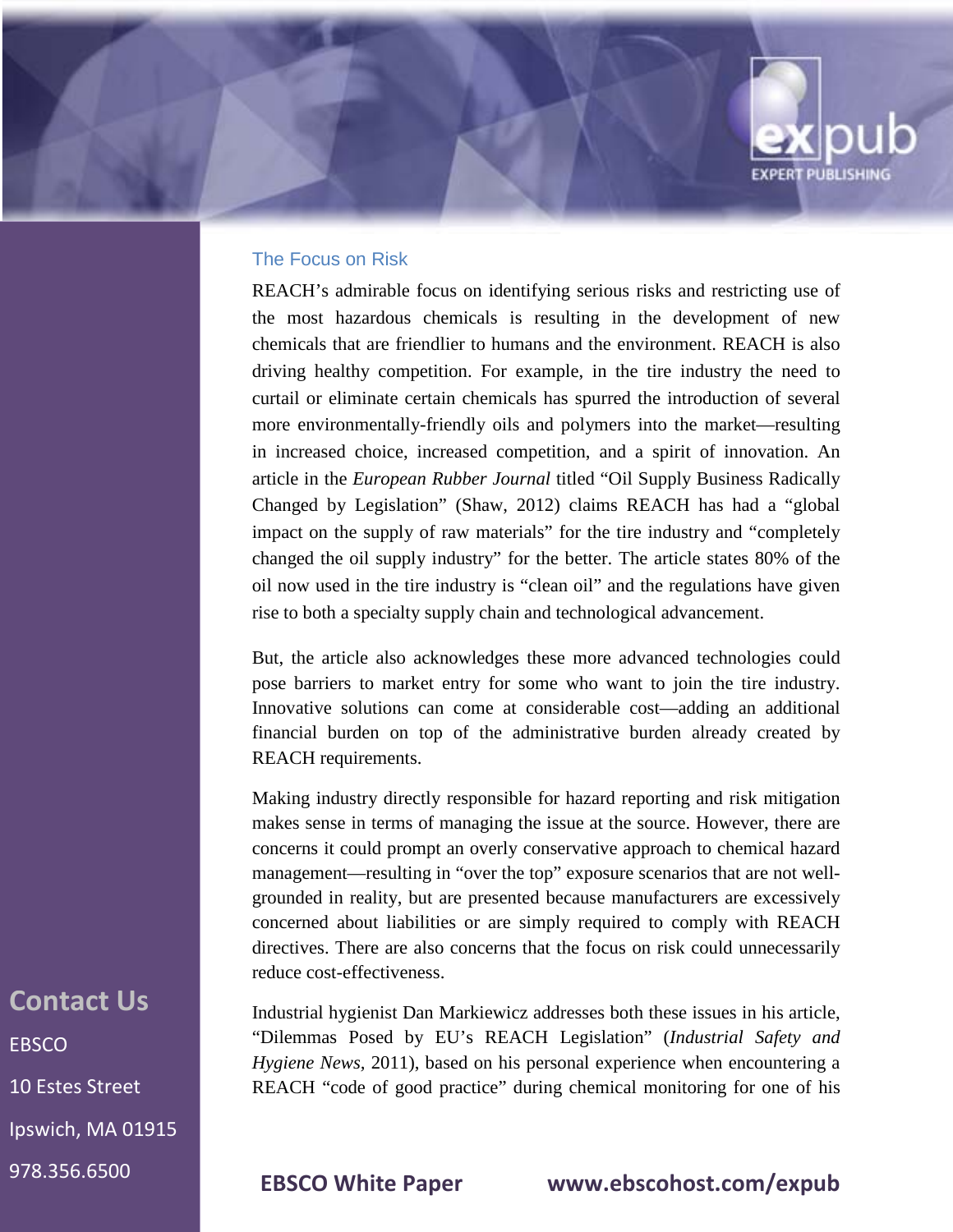

clients. While he acknowledged the code was well written, he felt it went to a precautionary extreme. Markiewicz believes REACH carries the risk of being "excessively safe" through unrealistic exposure code, and that excessive safety measures could "come at an unnecessary cost and concern."

#### Supply Chain

REACH's insistence on addressing the entire supply chain for any chemical both upstream and downstream—has benefits in terms of bringing to light the many areas where chemicals are used and could pose risk. It also opens up the opportunity for companies and their partners to work together more closely. As previously described, in certain industries—such as the tire and oil industries—involving the supply chain has had the positive affect of driving technical advancement.

However, involving the entire supply chain can also add logistical and administrative complexities—which often translate into additional costs, draining of resources, and a slew of other issues that hinder business productivity. In addition, some industries are affected more deeply than others. Requirements to communicate downstream have been a real challenge for the coating industry—which is doubly impacted because REACH does not easily accommodate mixtures, a large component of the coating business.

The *Coatings World* article, "REACH Requirements for Downstream Communication of Safety Information Challenges Coatings Sector" (Milmo, 2013), documents a host of issues, including:

- The lack of definition around how to share exposure scenario information for mixed substances
- The risk of passing along inconsistent safety information due to little to no understanding of how mixtures are being used downstream or what the on-site conditions are
- Differing needs between various downstream users
- The proliferation of unnecessary information on safety data sheets, making them too complex for the intended audience and therefore unusable

**Contact Us EBSCO** 10 Estes Street Ipswich, MA 01915

978.356.6500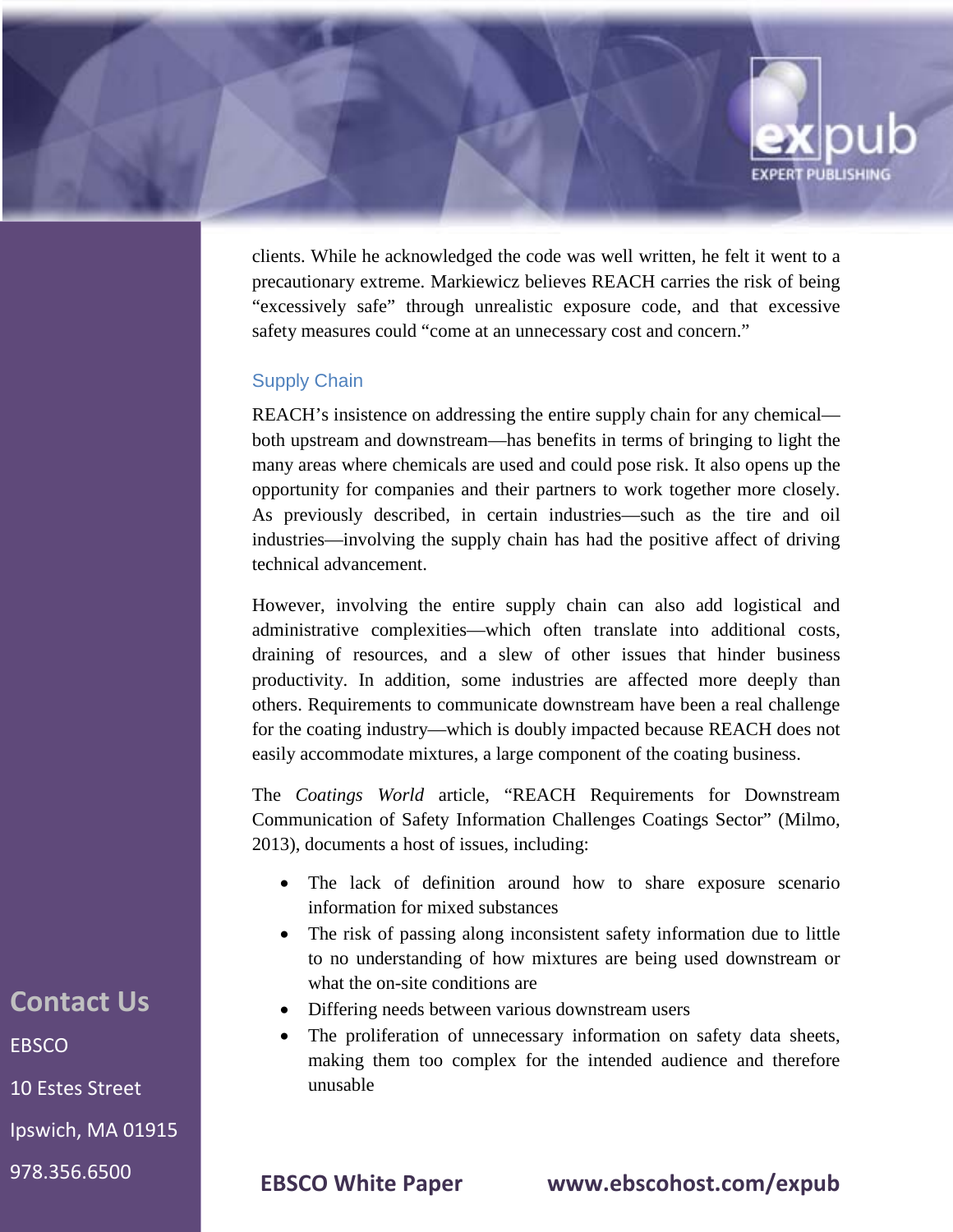

#### Animal Testing

Testing the effects of certain chemicals on animals has been a longstanding method for determining the risks of those chemicals to humans. Ironically, though risk assessment is foundational to the REACH program, one of its key objectives is to reduce chemical testing on animals to identify those risks. REACH instructs companies to assess risk through alternative means—such as sharing testing information to avoid duplicating tests, grouping and categorizing substances to extrapolate risks based on similarities, and using computer technology.

The REACH program insists testing chemicals on live animals should only be used as a last resort. In the foreword to the ECHA report, "The Use of Alternatives to Testing on Animals for the REACH Regulation" (2011), ECHA Executive Director Geert Dancet makes the case that based on REACH data collected up through 2010, REACH has done well at achieving its animal testing objective—and applauds companies for sharing information, stating that "companies have shared data or made extensive use of the alternative methods available so as to avoid the need to test chemicals on animals, which is positive" (p. 2). However, Dancet also admits unearthing alternative methods is a "work in progress" and that the early data might not be the ultimate data.

However, according to PETA (People for the Ethical Treatment of Animals), without PETA's intervention REACH would be ineffective in significantly reducing animal testing, has been responsible for increased animal testing, and early on side-stepped its responsibilities by not heavily enforcing its mandate for manufacturers to find "suitable alternatives" to testing chemicals on animals. With PETA's heavy involvement in bringing animal testing-related issues to the public eye and advocating amendments to REACH regulations, progress has been made. However, the PETA article, "REACH: the Largest Animal-Testing Programme in the World", claims that if not closely monitored and lobbied, REACH has the continued potential to increase rather than reduce the amount of chemical tests on animals—and in some cases, this is exactly what has happened. PETA cites the testing of an additional 200,000 animals in order to meet REACH requirements as an example of how

**Contact Us EBSCO** 10 Estes Street Ipswich, MA 01915 978.356.6500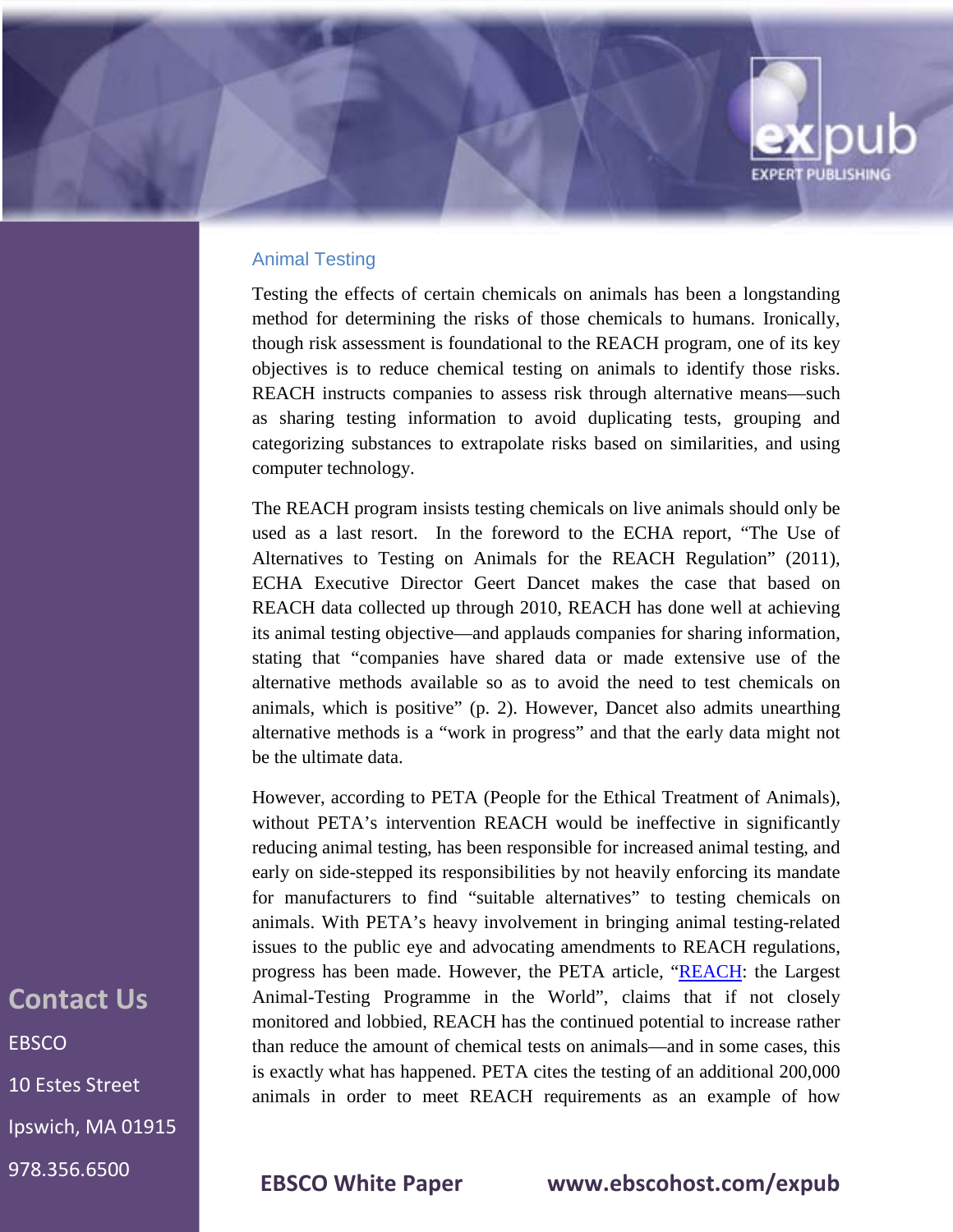

REACH's stated goals on animal testing have not always matched reality [\(http://www.peta.org.uk/features/REACH/\)](http://www.peta.org.uk/features/REACH/).

#### **Globalization**

There are those who advocate the globalization of REACH, which could eventually result in a much more consistent and streamlined method for managing chemical risks worldwide. This advocacy is based on the broader concept of "global regulatory harmonization"—which promotes the notion that having consistent regulations of all kinds across the globe will yield better compliance, greater efficiency, and open markets. The benefits to humans and the environment would seem obvious.

However, leveraging a European model is not always a good fit. Environmental lawyer, professor, and editor-in-chief of the Transnational Environmental Law journal Veerle Heyvaert identifies two barriers to effectively globalizing REACH –a difference in priorities and the threat to diversity (Naiki, 2010). Hayvaert points out that developing countries may need to apply their limited resources to more pressing problems than chemical risk assessment, such as sanitation. Additionally, the worldwide enforcement of a European model could stifle the valuable learning and exchange that takes place when divergent cultures are allowed to flourish. There are also cultural considerations. Considerable logistical and financial difficulties could ensue when applying the industry-based approach within a dissimilar governance structure, such as in countries where governmental responsibility is a deeply entrenched cultural value—as is the case in certain Asian countries. While many companies from other nations must comply with REACH requirements because they import into the EU (such as Japan, China, Canada and the US), a remake of existing systems is not necessarily in the cards. Ultimately countries that already have an embedded system for managing chemical hazards are likely to be more resistant to adopting the REACH model, other than leveraging specific relevant aspects that easily integrate into their own process. Those countries that have no such program might be more receptive to adopting the model (Naiki, 2010).

## **Contact Us EBSCO** 10 Estes Street Ipswich, MA 01915 978.356.6500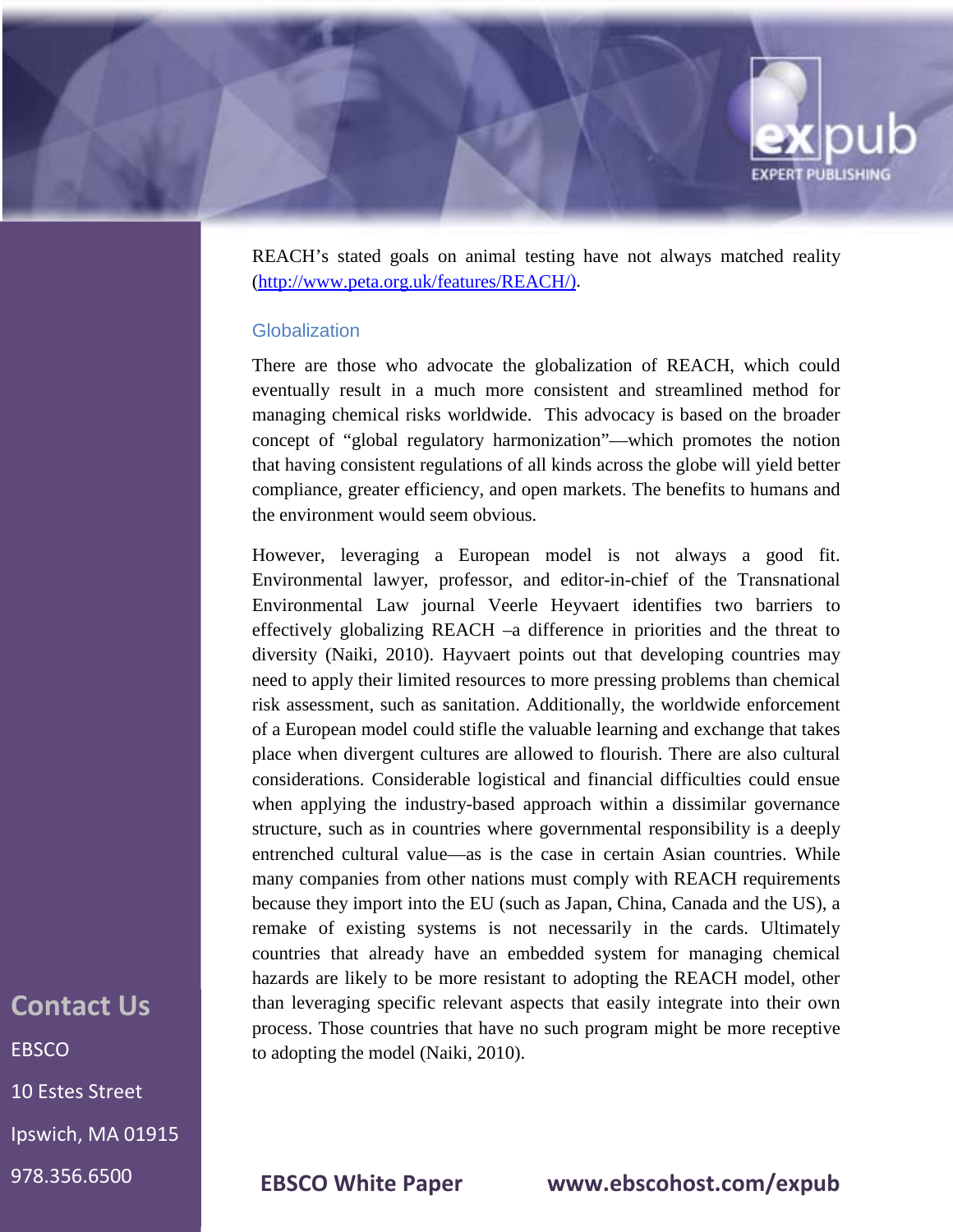# **EXPERT PUBLISHING**

### Where Do We Go From Here?

In 2012, the European Commission on Enterprise and Industry conducted a review of the REACH program, concluding that the program was essentially well-functioning and successfully performing to objectives. The Commission determined that no changes to the fundamental requirements were necessary. However, in its official report the Commission also identified key areas that could benefit from adjustment and made the following recommendations:

- Improve the quality of registration documentation
- Alleviate some of the administrative and financial burdens to reporting companies, particularly SMEs, through proposed fee reductions for SMEs and other measures
- Increase support for alternative testing methods so as to continue to reduce animal testing
- Enhance coordination between the Member States in order to improve enforcement
- Provide clarity on how to address nanomaterials

The Commission also expressed its intent to evaluate registration requirements for higher tonnage levels and how REACH is impacting innovation, with a January 2015 report-back deadline. In addition, the Commission, the Member States, and the ECHA together are creating a roadmap for assessing and identifying substances of very high concern (SVHC). The roadmap will define milestones, deliverables and division of work. The end goal is a comprehensive SVHC list, to be completed by 2020.

Clearly REACH has had an impact both within and outside the EU—offering opportunities and benefits as well as bringing to light areas for improvement and issues that are perhaps endemic to an undertaking of such magnitude. While the affected companies certainly have carried a financial and administrative burden, many also are realizing benefits—such as an improved supply chain, innovative technological advancements, and value-adding information-sharing. While it's true REACH has been especially challenging to SMEs, actions such as proposed fee reductions for this group would help alleviate the extra burden. Future developments in REACH may prove to be

**Contact Us EBSCO** 10 Estes Street Ipswich, MA 01915 978.356.6500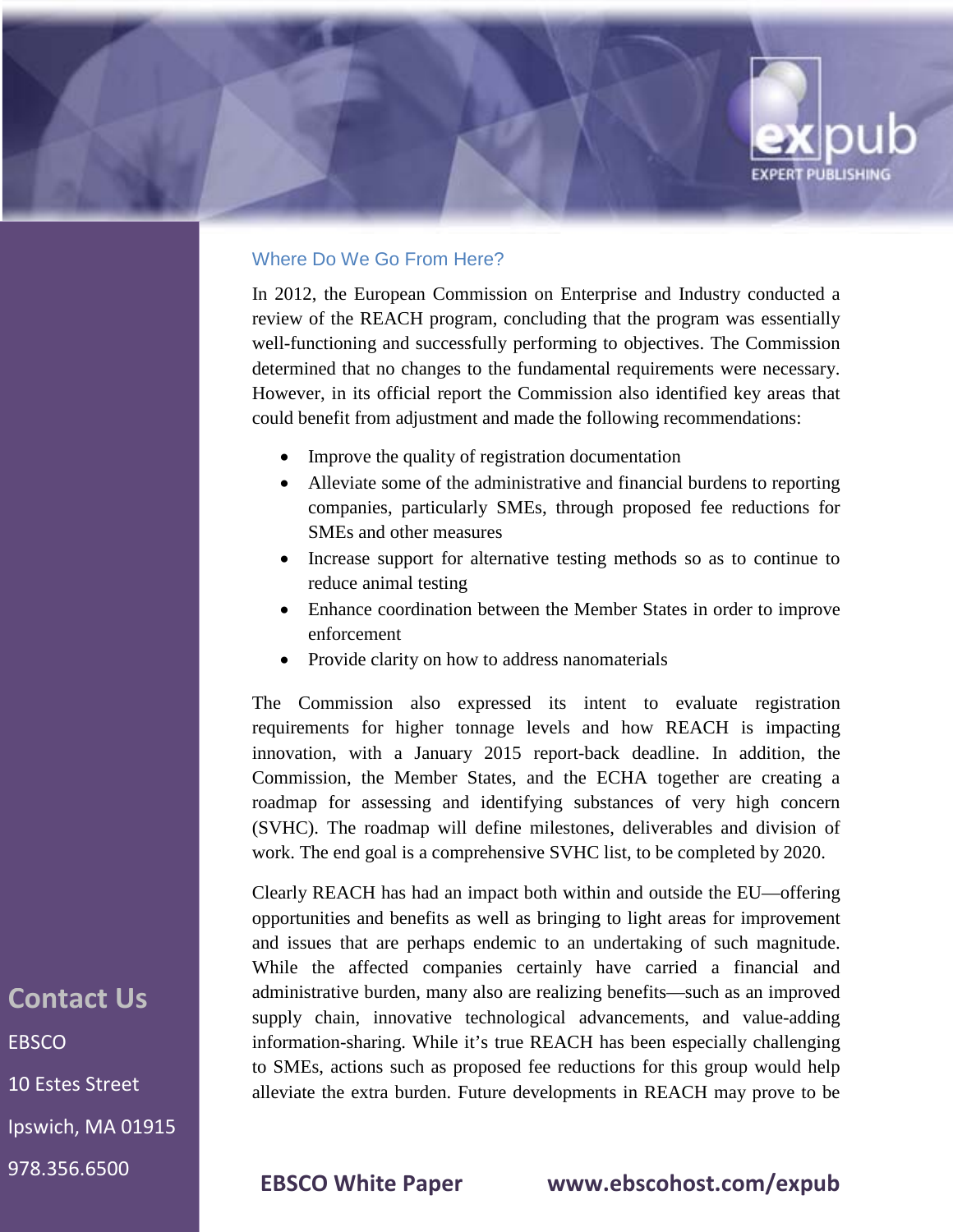

very interesting and enlightening, as identified issues are addressed and new challenges arise during the next phase of REACH—the registration of substances in the quantity of 1-100 tons.

#### **Sources**

Cook, N. (2008). Long REACH of the law. *Rospa Occupational Safety & Health Journal*, *38*(10), 27-32. [http://web.ebscohost.com/ehost/pdfviewer/pdfviewer?sid=ff1b3712-2bb0-](http://web.ebscohost.com/ehost/pdfviewer/pdfviewer?sid=ff1b3712-2bb0-4a15-aa9d-07d685ce1baf%40sessionmgr4&vid=10&hid=10) [4a15-aa9d-07d685ce1baf%40sessionmgr4&vid=10&hid=10](http://web.ebscohost.com/ehost/pdfviewer/pdfviewer?sid=ff1b3712-2bb0-4a15-aa9d-07d685ce1baf%40sessionmgr4&vid=10&hid=10)

Cook, N. (2010). Within REACH. *Rospa Occupational Safety & Health Journal*, *40*(9), 15-19. [http://web.ebscohost.com/ehost/pdfviewer/pdfviewer?sid=ff1b3712-2bb0-](http://web.ebscohost.com/ehost/pdfviewer/pdfviewer?sid=ff1b3712-2bb0-4a15-aa9d-07d685ce1baf%40sessionmgr4&vid=9&hid=10) [4a15-aa9d-07d685ce1baf%40sessionmgr4&vid=9&hid=10](http://web.ebscohost.com/ehost/pdfviewer/pdfviewer?sid=ff1b3712-2bb0-4a15-aa9d-07d685ce1baf%40sessionmgr4&vid=9&hid=10)

Davis, N. (2013). SMES Could See Reach Costs Fall. *ICIS Chemical Business*, *283*(7), 11. [http://web.ebscohost.com/ehost/detail?vid=9&sid=ff1b3712-2bb0-4a15-aa9d-](http://web.ebscohost.com/ehost/detail?vid=9&sid=ff1b3712-2bb0-4a15-aa9d-07d685ce1baf%40sessionmgr4&hid=10&bdata=JnNpdGU9ZWhvc3QtbGl2ZQ%3d%3d#db=plh&AN=89110070)[07d685ce1baf%40sessionmgr4&hid=10&bdata=JnNpdGU9ZWhvc3QtbGl2Z](http://web.ebscohost.com/ehost/detail?vid=9&sid=ff1b3712-2bb0-4a15-aa9d-07d685ce1baf%40sessionmgr4&hid=10&bdata=JnNpdGU9ZWhvc3QtbGl2ZQ%3d%3d#db=plh&AN=89110070) [Q%3d%3d#db=plh&AN=89110070](http://web.ebscohost.com/ehost/detail?vid=9&sid=ff1b3712-2bb0-4a15-aa9d-07d685ce1baf%40sessionmgr4&hid=10&bdata=JnNpdGU9ZWhvc3QtbGl2ZQ%3d%3d#db=plh&AN=89110070)

European Chemicals Agency website <http://echa.europa.eu/web/guest/regulations/reach/understanding-reach>

European Chemicals Agency (2011), The Use of Alternatives to Testing on Animals for the REACH Regulation.

http://echa.europa.eu/documents/10162/13639/alternatives test animals 2011 [\\_en.pdf](http://echa.europa.eu/documents/10162/13639/alternatives_test_animals_2011_en.pdf)

European Commission Enterprise and Industry, REACH Review <http://ec.europa.eu/enterprise/sectors/chemicals/documents/reach/review2012/>

Hajiamiri, S., Collins, M. T., & Graham, J. D. (2010). Suppose the USA had REACH: ramifications for formaldehyde. *Journal Of Risk Research*, *13*(5), 639-651. doi:10.1080/13669870903551654 [http://web.ebscohost.com/ehost/pdfviewer/pdfviewer?sid=ff1b3712-2bb0-](http://web.ebscohost.com/ehost/pdfviewer/pdfviewer?sid=ff1b3712-2bb0-4a15-aa9d-07d685ce1baf%40sessionmgr4&vid=9&hid=10) [4a15-aa9d-07d685ce1baf%40sessionmgr4&vid=9&hid=10](http://web.ebscohost.com/ehost/pdfviewer/pdfviewer?sid=ff1b3712-2bb0-4a15-aa9d-07d685ce1baf%40sessionmgr4&vid=9&hid=10)

**Contact Us EBSCO** 

10 Estes Street

Ipswich, MA 01915

978.356.6500